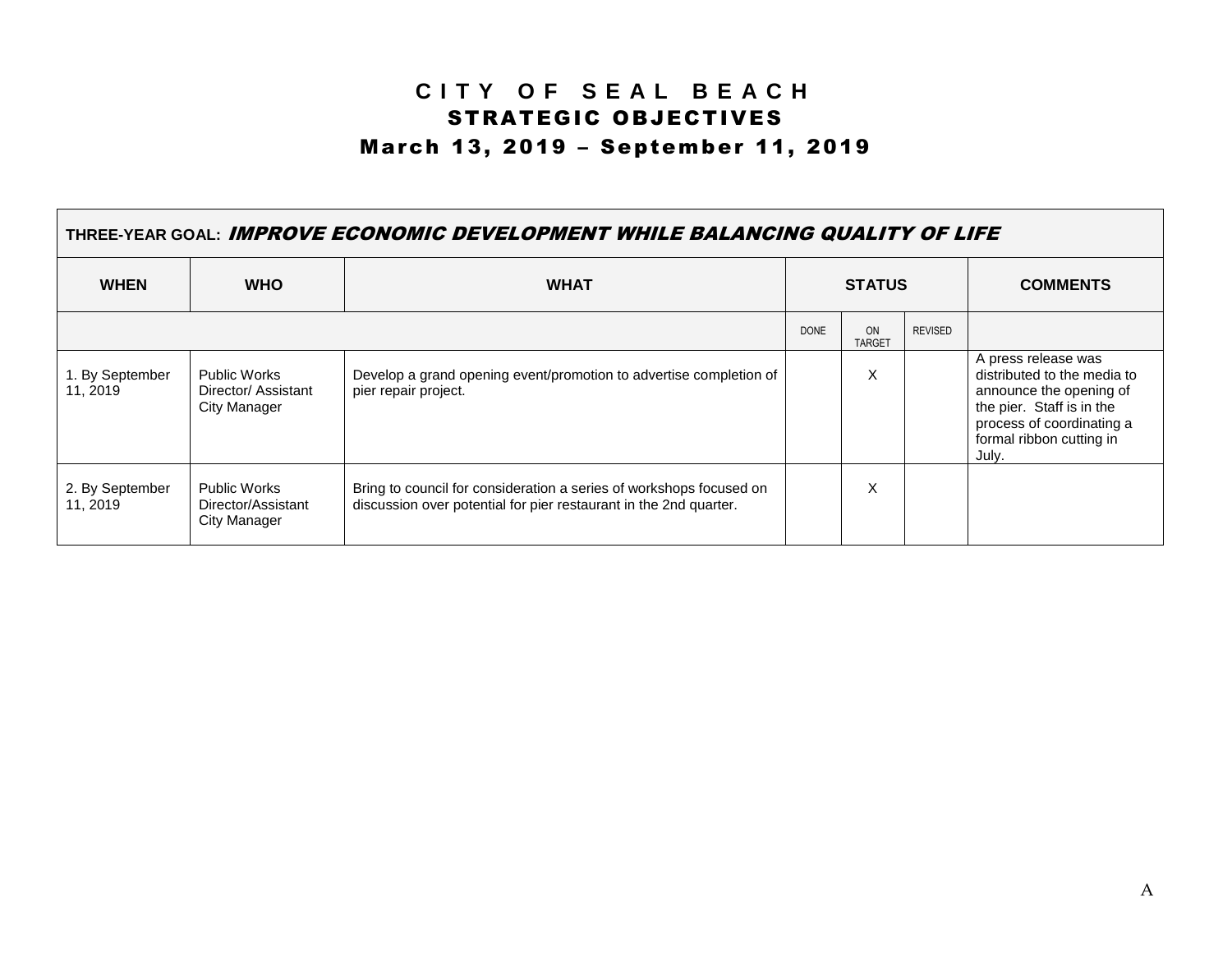## **THREE-YEAR GOAL:** ACHIEVE SHORT- AND LONG-TERM FISCAL SUSTAINABILITY AND IMPLEMENTATION AND MONITORING OF MEASURE BB

| <b>WHEN</b>                 | <b>WHO</b>                                             | <b>WHAT</b>                                                                                                                                                                           |             | <b>STATUS</b>       |                | <b>COMMENTS</b> |
|-----------------------------|--------------------------------------------------------|---------------------------------------------------------------------------------------------------------------------------------------------------------------------------------------|-------------|---------------------|----------------|-----------------|
|                             |                                                        |                                                                                                                                                                                       | <b>DONE</b> | ON<br><b>TARGET</b> | <b>REVISED</b> |                 |
| 1. By September 11,<br>2019 | Director of Public<br>Works/Finance<br><b>Director</b> | Present results for water and sewer rate increases and make a<br>recommendation to the City Council for action (Prop 218 for<br>street lighting, tree trimming, and street sweeping). |             | X                   |                |                 |
| 2. By September 11,<br>2019 | <b>Finance Director</b>                                | Establish periodic reporting to City Council of Measure BB<br>expenditures.                                                                                                           |             | X                   |                |                 |
| 3. By September 11,<br>2019 | Finance<br>Director/Executive<br>Team                  | Establish a metric for allocation of surplus to reserves, pension<br>obligations and retiree health obligations.                                                                      |             | X                   |                |                 |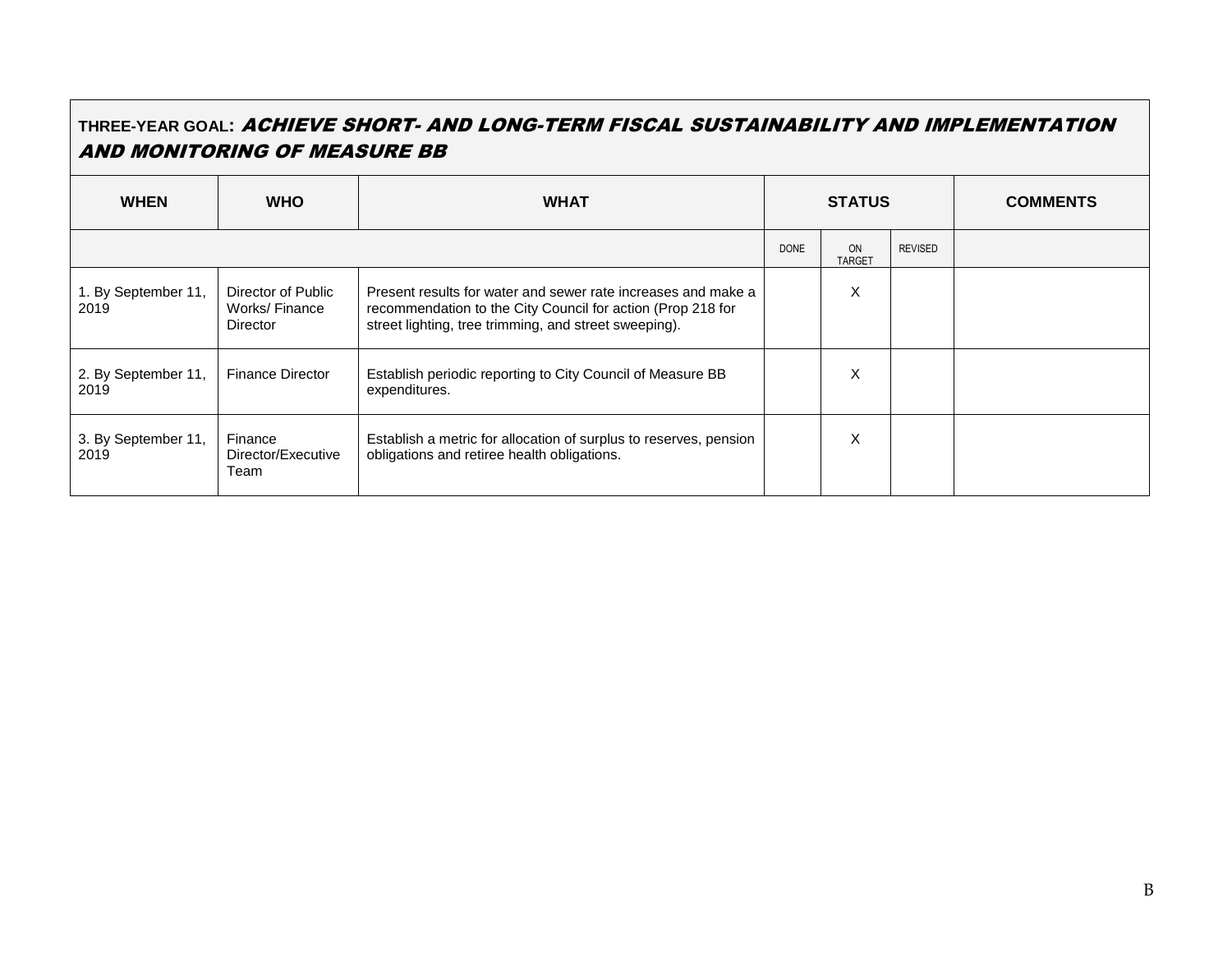| THREE-YEAR GOAL: IMPROVE AND MAINTAIN THE INFRASTRUCTURE AND FACILITIES |                                    |                                                                                            |               |                     |                |                                                                                                                                                  |
|-------------------------------------------------------------------------|------------------------------------|--------------------------------------------------------------------------------------------|---------------|---------------------|----------------|--------------------------------------------------------------------------------------------------------------------------------------------------|
| <b>WHEN</b>                                                             | <b>WHO</b>                         | <b>WHAT</b>                                                                                | <b>STATUS</b> |                     |                | <b>COMMENTS</b>                                                                                                                                  |
|                                                                         |                                    |                                                                                            | <b>DONE</b>   | ON<br><b>TARGET</b> | <b>REVISED</b> |                                                                                                                                                  |
| 1. By September 11,<br>2019                                             | Director of<br><b>Public Works</b> | Analysis and replacement of HVAC systems that have reached<br>their expected service life. |               | X                   |                | Project included as part of the<br>FY2019-20 Capital<br>Improvement Program.                                                                     |
| 2. By September 11,<br>2019                                             | Director of<br><b>Public Works</b> | Determine a plan to implement the recommendations of the<br>focused storm water studies.   | X             |                     |                | Study findings and<br>recommendations presented<br>at the March 25 <sup>th</sup> City<br>Council Meeting and a District<br>4 Community Workshop. |
| 3. By September 11,<br>2019                                             | Director of<br><b>Public Works</b> | Study to evaluate cost and scope of restoration of pier base.                              |               | X                   |                | Project included as part of the<br>FY2019-20 Capital<br>Improvement Program.                                                                     |
| 4. By September 11,<br>2019                                             | Director of<br><b>Public Works</b> | Staff to develop and present a recommended prioritization of city<br>facility renovations. |               | X                   |                |                                                                                                                                                  |
| 5. By September 11,<br>2019                                             | <b>IT Working</b><br>Group         | City-wide improvement to IT services.                                                      |               | X                   |                |                                                                                                                                                  |

 $\overline{\phantom{0}}$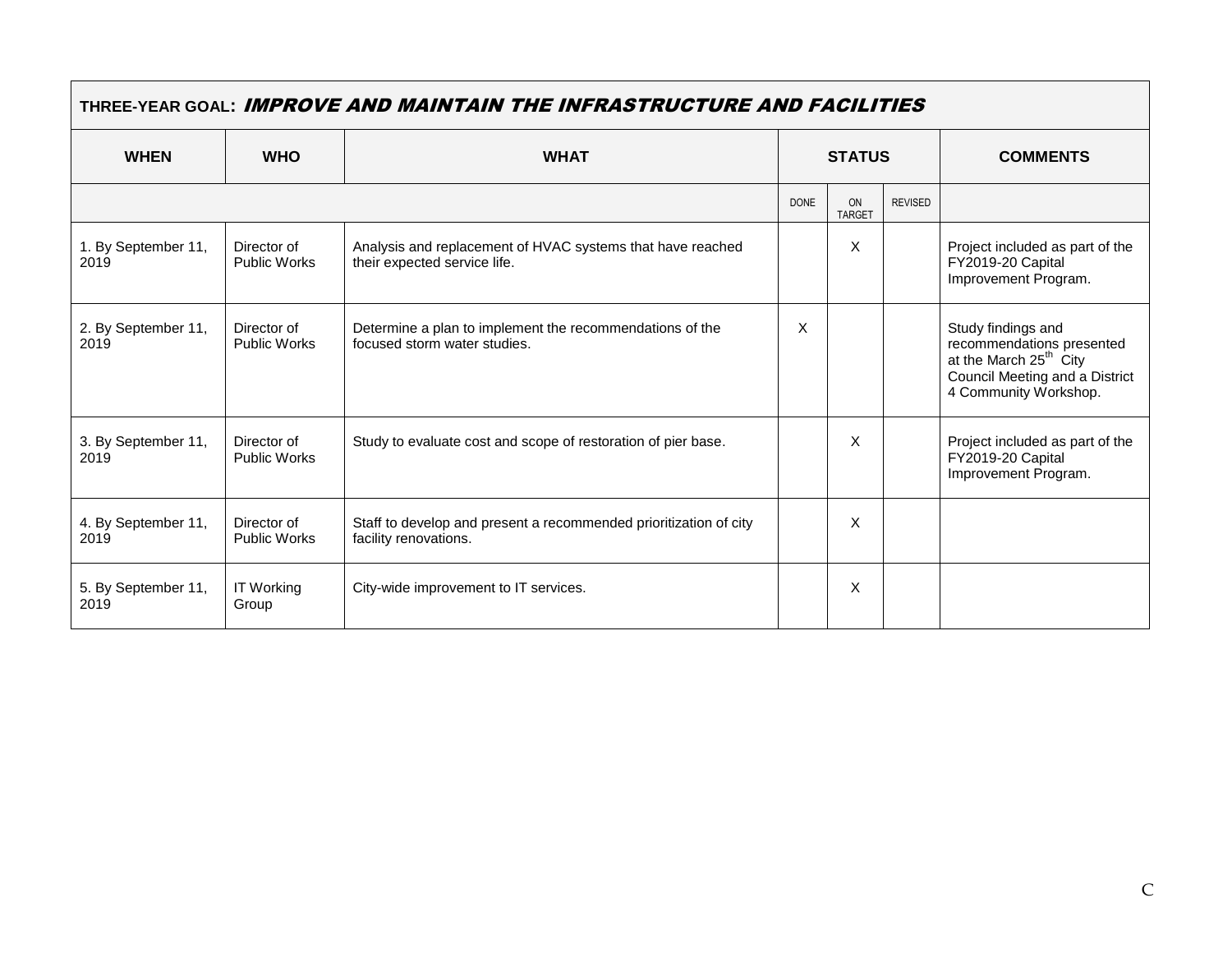| THREE-YEAR GOAL: ATTRACT, DEVELOP, COMPENSATE AND RETAIN QUALITY STAFF |                                                            |                                                                                                                        |               |                     |                |                 |
|------------------------------------------------------------------------|------------------------------------------------------------|------------------------------------------------------------------------------------------------------------------------|---------------|---------------------|----------------|-----------------|
| <b>WHEN</b>                                                            | <b>WHO</b>                                                 | <b>WHAT</b>                                                                                                            | <b>STATUS</b> |                     |                | <b>COMMENTS</b> |
|                                                                        |                                                            |                                                                                                                        | <b>DONE</b>   | ON<br><b>TARGET</b> | <b>REVISED</b> |                 |
| 1. By September<br>11, 2019                                            | <b>Assistant City</b><br>Manager                           | Present to the City Council the financial analysis of the Classification<br>and Compensation study.                    |               | Χ                   |                | In progress.    |
| 2. By September<br>11, 2019                                            | <b>Assistant City</b><br>Manager/<br>Employee<br>Committee | Evaluate feasibility of 4-day work week and 4/10 schedule at City Hall<br>(consider all staff having same Friday off). |               | X                   |                |                 |

 $\Box$